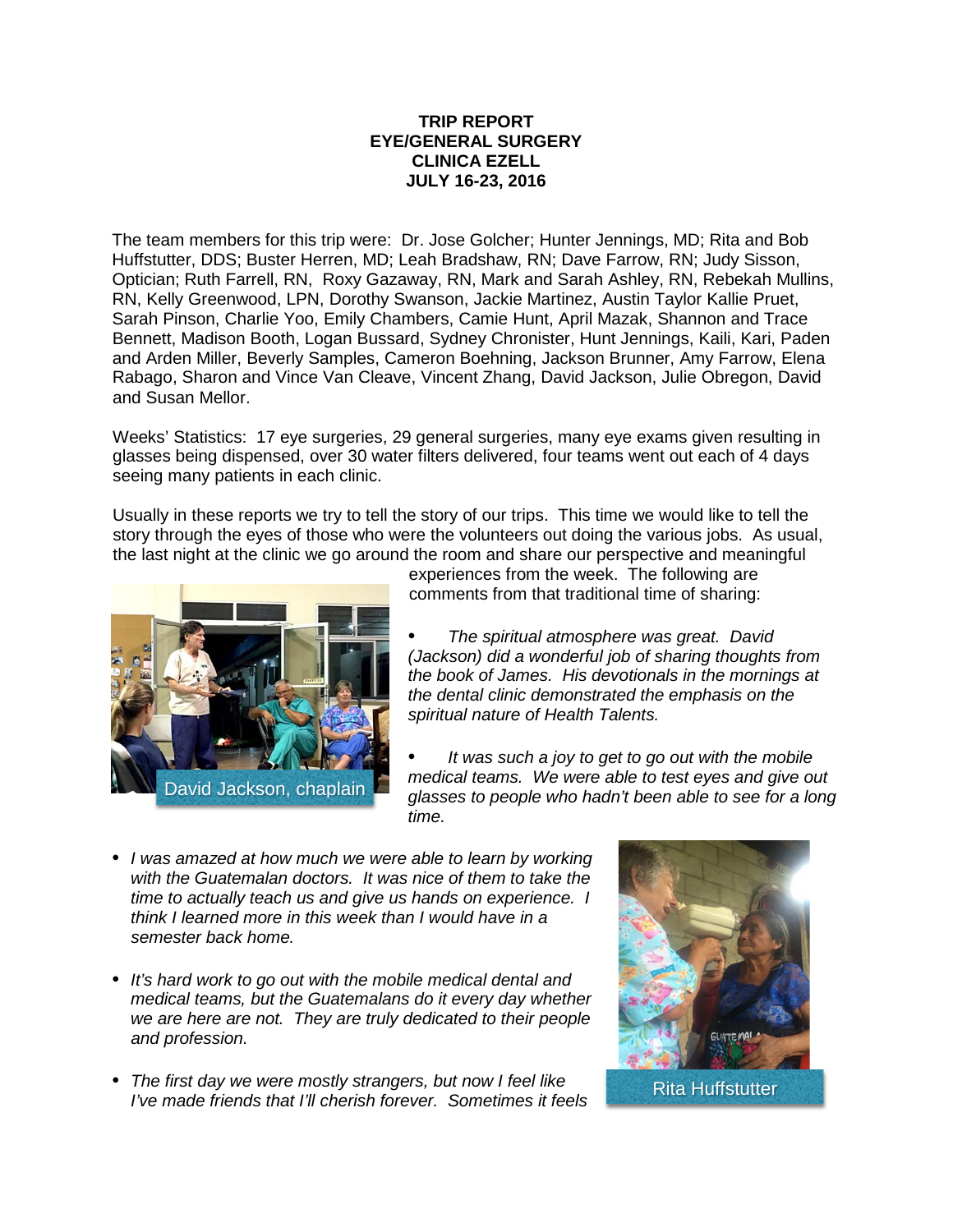*like I'm the only young adult Christian. Now I know there are others my age who love Jesus and want to serve Him. I'm not just talking about Americans, most of the Guatemalans we worked with are young adults who are committed to the Lord and HTI.*

• I almost didn't come because I'm not medical. I am so glad I did and I think I was able to *help. Another person said we like to bring people from our church on the trip because it draws us closer to one another.*



pre-med Charlie Yoo learns diagnosis from Dr. Sierra

*• When our doctors for eye surgery dropped out, we were very sad that the hopes of so many Guatemalans were going to be lost. Thanks to a number of people, mostly Carlos and the Sills, who were able to get Dr. Jose' to come out for the two days of eye surgery. He asked us to make sure to invite him back because he really enjoyed working with our team. He said even if the American doctors were here, he would love to come back and work with us!*

*• One patient captured my heart. 5 year old, Gloria, has been blind since birth. Dr. Jose is making arrangements for her to receive the surgery she needs. He*

*said if this can be done before she is 7 she*

*stands a good chance of regaining sight. This may not have happened if he was not with us for the two days he came to serve. God is good! (note from Bro. Dave: Dr. Golcher is recommending Gloria for corneal transplant to a group who do this free of charge for Guatemalans. We mentioned that there must be a long waiting list and her window of time of closing. He said the doctor who runs this program is one of his former students and he felt pretty sure his recommendation would carry some weight!)*



• Thanks to the HTI staff in Guatemala and the US. I've been on a lot of these types of trips, *but I keep coming back here because because I feel like we can accomplish so much due to the organization and professional approach of HTI.*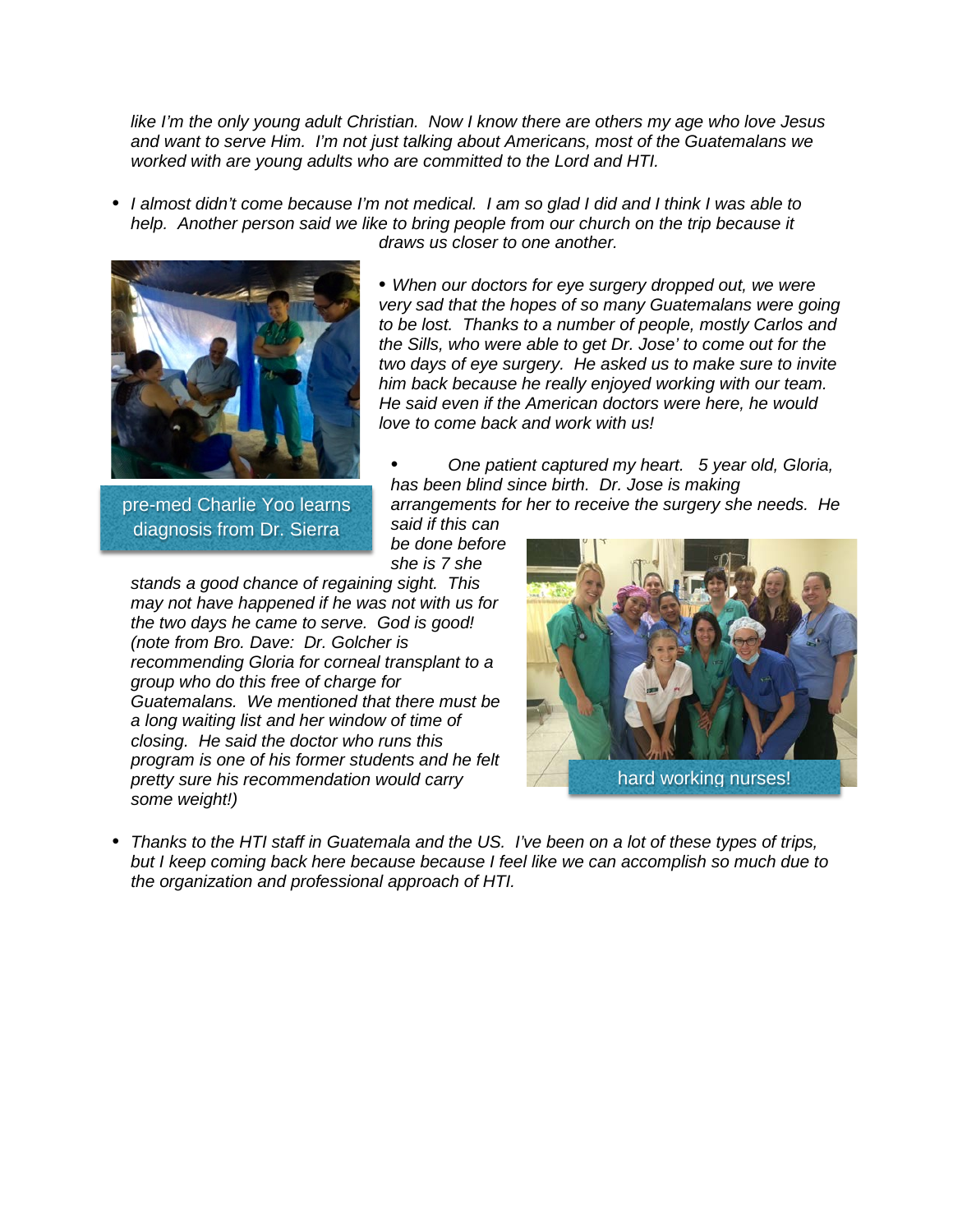## Dr. Jennings and son Hunt



*• Thank you for allowing me to bring my family. What a joy to see my children serving others. This has been a life changing event.*

This was a good week. We had several pre-med and pre-nursing students with us and we tried to rotate them according to their interests between observing surgeries and going out with the mobile teams. They would come back for their days' events with eyes glowing and stories to tell of what they got to see. Hunt Jennings asked if he could observe surgery on Sunday. He had never seen his father "in action". Here was a 24 year old young man who had been privileged to attend a top notch private school,

graduated with all A's, then took 4 years off to kayak around the world. He is world class. He

Julie and Jenny



has been in dangerous, adrenaline pumping situations repeatedly, but he had a complete new respect after seeing his father deftly perform surgery after surgery to help people he had never seen before. He is going back to university this fall and is trying to decide if medicine may be his future.

Like music playing in the background, Julie and Jenny, our new scholarship coordinator, were busy at a table in the dining room every day interviewing scholarship students. Jenny is a natural, sweet and compassionate, everything you want for the encouragement and mentoring of our scholarship students.

Another touching event was watching Shannon Bennett teach kids to brush their teeth. We had assigned him to go help Dr. Sylvia in sterilization. He ended up hand on hand, brushing teeth with kids. The first time he told the child to spit in the sink and black crud and blood came out, Shannon was appalled and stood with silent tears running down his cheeks. Shannon has worked for years as an electrical lineman in Monroe, LA. He's a big tough man. His reaction moved us all. He said he was overcome by how he has

taken for granted the dental care his kids have always had and think nothing of. This was his first mission trip and he brought his youngest son, Trace, who will be a high school senior this year. Trace has had some interest in becoming a dentist since he spent a lot of time in braces,

teaching dental hygiene

but had about changed his mind to become a farmer. Sylva got Shannon Bennet New Besonic a lampic. By a got Shannon Bennet he was really helping her. She